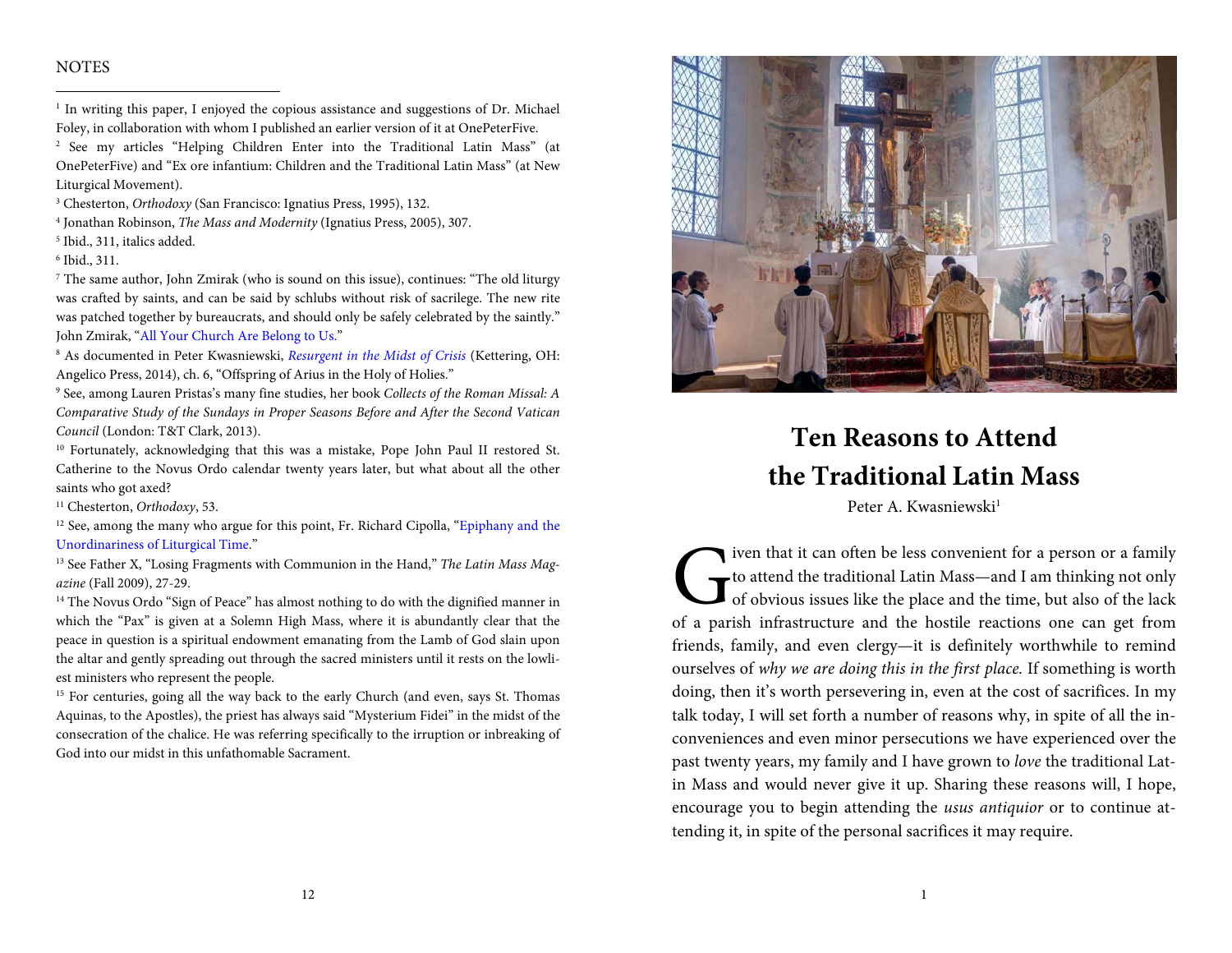It is my conviction that the sacred liturgy handed down to us by tradition has never been more important in the life of Catholics, as we see the "pilgrim Church on earth" forgetting her theology, diluting her message, losing her identity, and bleeding out her members. By knowing, loving, and assisting at her ancient liturgy, we do our part to bolster authentic doctrine, proclaim heavenly salvation, regain the full stature of Christ, and attract new believers who are searching for unadulterated truth and manifest beauty. By handing down this gift to the next generation, and by inviting to the Mass as many of our friends and our families as we can, we are fulfilling our vocation as followers of the Apostles.

**The first reason: you will be formed in the same way that most of the saints were formed.** If we take a conservative estimate and consider the Roman Mass to have been codified by the reign of Pope St. Gregory the Great (ca. 600) and to have lasted intact until 1970, we are talking about close to 1,400 years of the life of the Church—and that's most of her history of saints. The prayers, readings, and chants that they heard and pondered will be the ones that you hear and ponder.

This is the Mass that St. Gregory the Great inherited, developed, and solidified. This is the Mass that St. Thomas Aquinas celebrated, lovingly wrote about, and even contributed to (since he composed, at the request of the pope, the Mass Propers and Office for the Feast of Corpus Christi). This is the Mass during which St. Francis and his early companions had visions of the Crucified Lord and the release of souls from Purgatory. This is the Mass that St. Louis IX, the crusader king of France, attended three times a day. This is the Mass that St. Philip Neri had to distract himself from before he celebrated it because it so easily sent him into ecstasies that lasted for hours. This is the Mass that was first celebrated on the shores of America by Spanish and French missionaries, such as St. Isaac Jogues and St. John de Brebeuf. This is the Mass that priests said secretly in England and Ireland during the dark days of persecution, and the Mass that Blessed Miguel Pro risked his life to celebrate before being captured and martyred by the Mexican government. This is the Mass that Blessed John Henry Newman said he would celebrate every waking moment of his life if he could. This is the Mass that Fr. Frederick Faber grown to cherish more than life itself. Yes, we will be called upon to make sacrifices—accepting an inconvenient time or a less-than-satisfactory venue, humbly bearing with misunderstanding and even rejection from our loved ones—but we know that sacrifices for the sake of a greater good are the very fuel of a burning charity.

Let us step back further to consider the situation of the Catholic Church in the modern world. If someone is stuck in quicksand and sinking to his death, he needs someone outside of him to throw a rope or extend a branch. He cannot help himself, nor can anyone help him by jumping in to join him in his misery. If someone is clinging to the edge of a cliff, it is no different: only another person who is standing stably above can pull him back up to safety. If someone is dying of brain fever, he needs a healthy and clear-thinking doctor to take care of him, not another person with brain fever. These examples exactly describe the position of the traditional Catholic in the Church today. So many are sinking in the quicksand of immorality, so many are hanging off the cliff-edge of heresy, so many are dying of liturgical brain fever. We are standing in a safe place and, through no merits of our own, we enjoy good health and strength. We have an enormous responsibility, and yes, it could be a temptation to pride. But these are difficulties we should not run away from, lest we be branded cowards in an hour of immense need.

I have offered ten reasons for attending the traditional Latin Mass. There are many more reasons that could be given, and each person will have his or her own. What we know for sure is that the Church needs her Mass, we need this Mass, and, in a strange sort of way that bestows on us an unmerited privilege, the Mass needs us. Let us hold fast to it, that we may cleave all the more to Christ our King, our Savior, our All.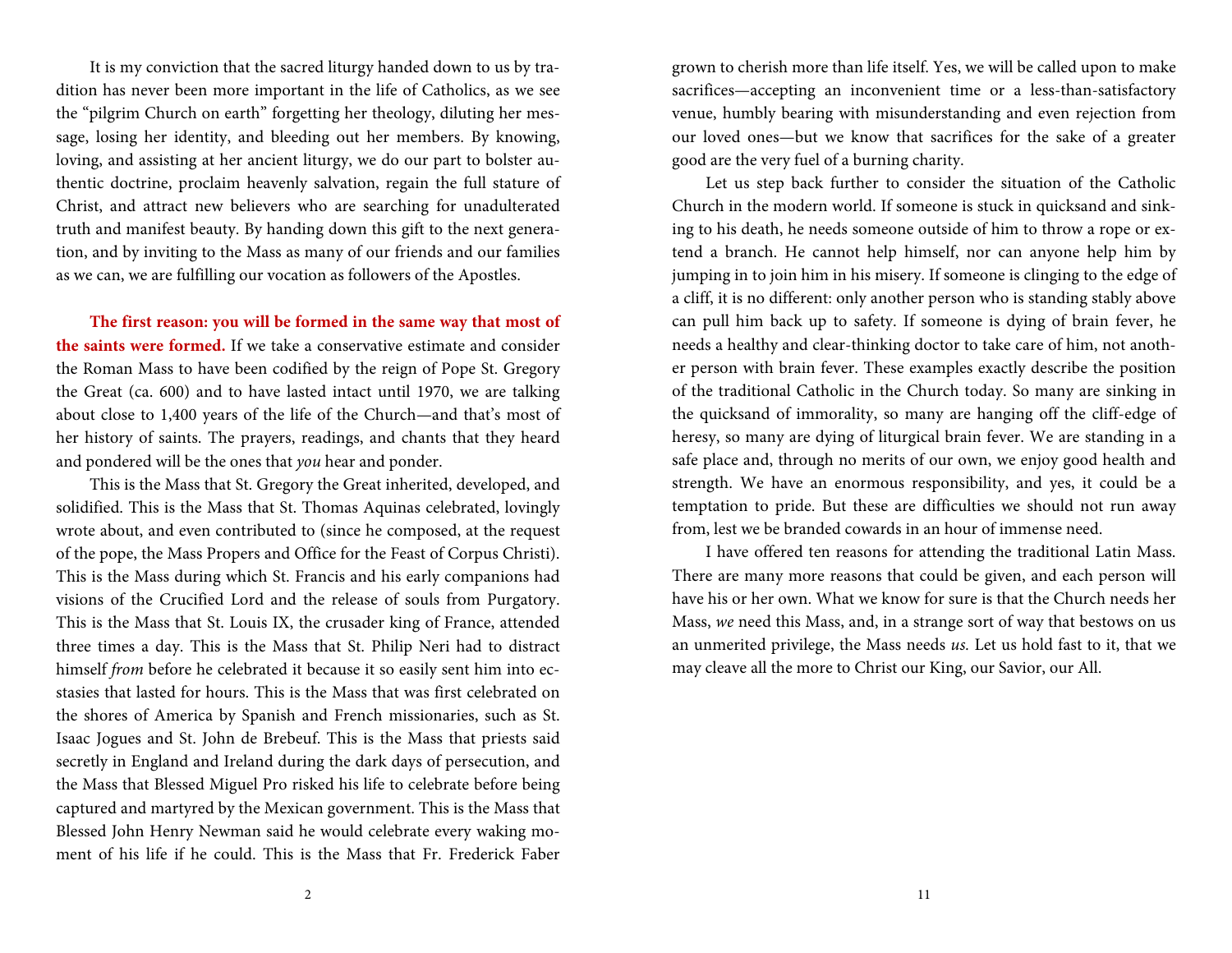the revelation of a Reality that is utterly intelligible yet always ineluctable, ever luminous yet blinding in its luminosity. It is fitting that the liturgical celebrations that bring us into contact with our very God should bear the stamp of His eternal and infinite mysteriousness, His marvelous transcendence, His overwhelming holiness, His disarming intimacy, His gentle yet penetrating silence. The traditional form of the Roman rite surely bears this stamp. Its ceremonies, its language, its ad orientem posture, and its ethereal music are not obscurantist but perfectly intelligible while at the same time instilling a sense of the unknown, even the fearful and thrilling. By deeply fostering a sense of the sacred in an age of profanity, the old Mass preserves intact the mystery of Faith, and with it, the entirety of the Catholic Faith.<sup>15</sup>

As the movement for the restoration of the Church's sacred liturgy grows and gains momentum across the world, now is not the time for discouragement or second thoughts; it is a time for a joyful and serene embrace of all the treasures Holy Mother Church has in store for us, in spite of the shortsightedness of some of her current pastors and the ignorance (usually not their own fault) of many of the faithful. It is a time to put our shoulders to the wheel, our hand to the plough. This is a renewal that must happen if the Church is to survive the coming perils. I pray that Our Lord will be able to count on us to live and profess the "catholic and orthodox faith" and to help others discover the treasures of Tradition that He, in His loving-kindness, gave to the Church, His Bride. The classical Roman Rite is an ambassador of tradition, a midwife for the interior man, a lifelong tutor in the faith, a school of adoration, contrition, thanksgiving, and supplication, and an absolutely reliable rock of stability on which we can confidently build our spiritual lives. We should never deprive ourselves of the light and peace and joy of what is more beautiful, more transcendent, more sacred, more sanctifying, and more obviously Catholic. Innumerable blessings await us when, in the midst of an unprecedented crisis of identity in the Church today, we live out our Catholic faith in total fidelity and with the ardent dedication of the post-Reformation martyrs like St. Edmund Campion, who were willing to do and to suffer anything rather than be parted from the Mass they had

called "the most beautiful thing this side of heaven." This is the Mass that Fr. Damien of Molokai celebrated with leprous hands in the church he had built and painted himself. This is the Mass during which St. Edith Stein, who was later to die in the gas chambers of Auschwitz, became completely enraptured. This is the Mass that great artists such as Evelyn Waugh, David Jones, and Graham Greene loved so much that they lamented its loss with sorrow and alarm. This is the Mass so widely respected that even non-Catholics such as Agatha Christie and Iris Murdoch came to its defense in the 1970s, imploring Pope Paul VI not to abolish the greatest treasure of Western civilization. This is the Mass that St. Padre Pio insisted on celebrating right until his death in 1968, after the liturgical apparatchiks had begun to mess with the missal (and this was a man who knew a thing or two about the secrets of sanctity). This is the Mass that St. Josemaría Escrivá, the founder of Opus Dei, cherished and never stopped celebrating to the time of his death in 1974. Our list could go on and on.

What a glorious cloud of witnesses surrounds the traditional Latin Mass! Their holiness was forged like gold and silver in the furnace of this Mass, and it is an undeserved blessing that we, too, can seek and obtain the same formation. Yes, I know that I am still in the presence of God and His saints at the new Mass (and for that I am profoundly grateful), but I also know that a concrete historical link to all these saints has been severed, as well as a link to my own heritage as a Catholic in the Roman rite. There is something wonderful about dwelling in a house that was built many generations ago by our own ancestors, or worshiping in a church that has survived wars, famines, plagues, ideologies, revolutions, and constant bad weather for centuries. The Holy Mass of our forfathers is a spacious, durable, and beautiful building that we can live in today and far better than anything we can build from scratch.

**Second, what is true for me is even more true for my children**. This way of celebrating Mass most deeply forms the minds and hearts of our children in reverence for Almighty God, especially in the virtues of humility, obedience, and adoring silence. It fills their senses and imaginations with sacred signs and symbols, "mystic ceremonies" (as the Council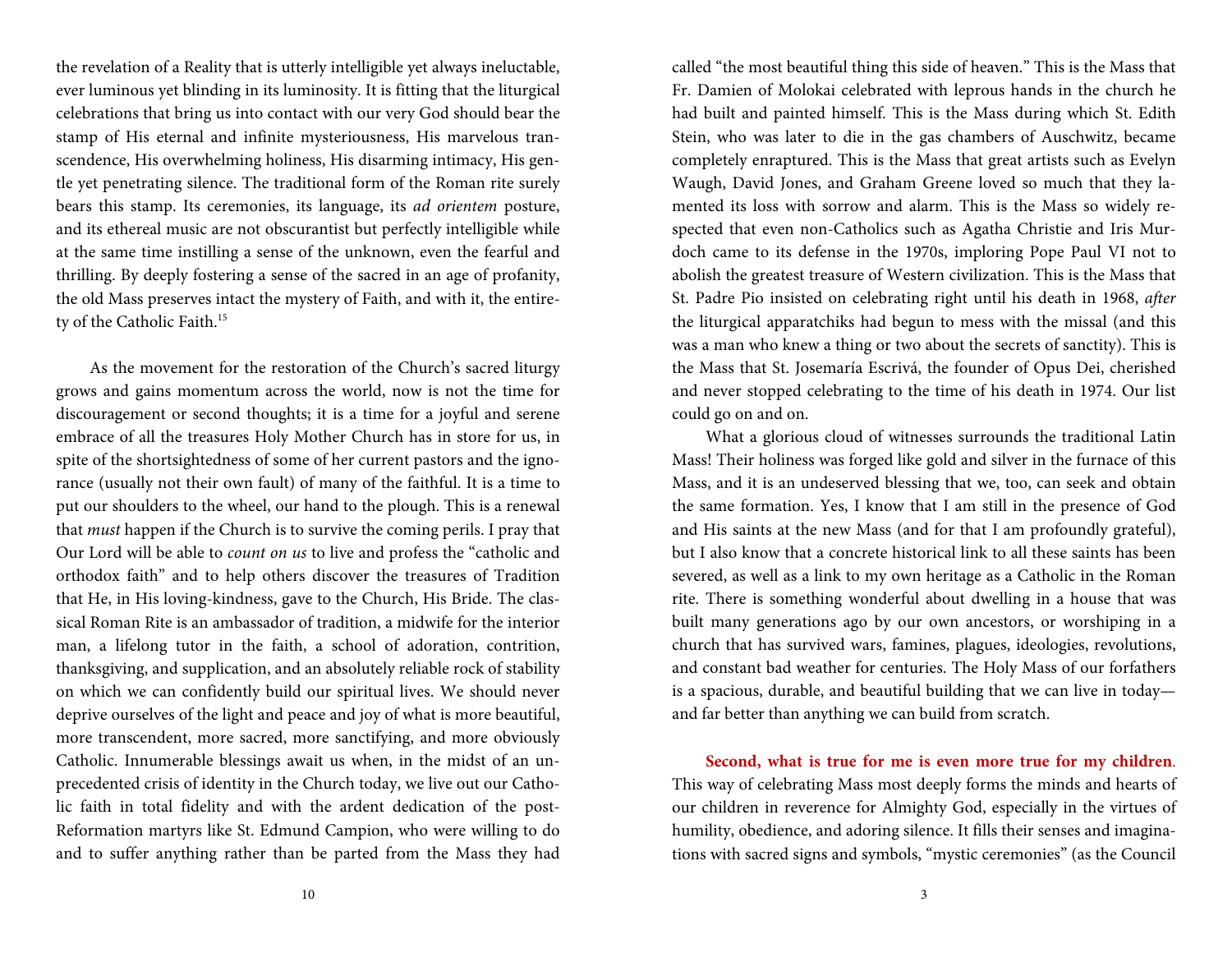of Trent puts it). The pioneering Catholic educator Maria Montessori herself frequently pointed out that small children are very receptive to the language of symbols, often more so than adults are, and that they learn more easily from watching people do a solemn liturgy than from hearing a lot of words with little action. All of this is extremely impressive and gripping for children who are learning their faith, and especially boys who become altar servers.<sup>2</sup>

**Third, we can point to its universality.** Not only does the traditional Latin Mass provide a visible and unbroken link from the present day to the distant past; it also constitutes an inspiring bond of unity across the globe. Elderly Catholics often recall how moving it was for them to assist at Mass in a foreign country for the first time and to discover that "the Mass was the same" wherever they went. The experience was, for them, a confirmation of the catholicity of their Catholicism. By contrast, today one is sometimes hard-pressed to find what looks and feels like "the same Mass" even at the same parish on the same weekend, with so many different "styles of worship" and subcultures in the mix. The universality of the traditional Latin Mass, with its umbrella of Latin as a sacred language and its insistence that the priest put aside his own idiosyncratic and cultural preferences and put on the person of Christ, acts as a true Pentecost in which many tongues and tribes come together as one in the Spirit rather than a new Babel that privileges unshareable identities such as ethnicity or age group and threatens to occlude the "neither Greek nor Jew" principle of the Gospel.

**Fourth, you always know what you are getting.** The Mass will be focused on the Holy Sacrifice of Our Lord Jesus Christ on the Cross; this will be obvious from the ceremonies, gestures, and prayers. There will be respectful and prayerful silence before, during, and after Mass. There will be only males serving in the sanctuary and only priests and deacons handling the divine Body of Christ, in accord with nearly 2,000 years of tradition. People will usually be dressed modestly. Music may not always be present (and when present, may not always be perfectly executed), but you will never hear pseudo-pop songs with narcissistic or heretical lyrics.

us with outrage and sorrow or lead to a settled indifference. These reactions are not helpful in experiencing the peace of Christ's Real Presence, nor are they an optimal way to raise one's children in the Faith!

Similar points could be made about the distracting "Sign of Peace"<sup>14</sup>; or female lectors and extraordinary ministers, who, apart from constituting an utter break with tradition, can be clad in clothing of questionable modesty; or the almost universal custom of loud chitchat before and after Mass; or the ad-libbing and optionizing of the priest. These and so many other characteristics of the Novus Ordo as it is all too often celebrated are all, singly and collectively, signs of a lack of faith in the Real Presence, signs of an anthropocentric, horizontal self-celebration of the community.

This point should be emphasized: it is especially harmful for children to witness, again and again, the shocking lack of reverence with which Our Lord and God is treated in the awesome Sacrament of His Love, as pew after pew of Catholics automatically go up to receive a gift they generally treat with casual and even bored indifference. The Church teaches that the Eucharist is really, truly, and substantially our Savior, our King, our Judge—but then the majority of Catholics act in a way that says we are handling ordinary (though symbolic) food and drink. This explains why so many Catholics have a Protestant view of what is going on at Mass. This unfortunate situation will not end until the pre-Vatican II norms regarding the sacred Host are made mandatory for all liturgical celebrations, which is not likely anytime soon. Meanwhile, our safe haven of refuge is, once again, the traditional Latin Mass, where sanity and sanctity prevail.

**Tenth, when all is said and done, it's the MYSTERY OF FAITH.** Many of the reasons for persevering in and supporting the traditional Latin Mass, in spite of all the trouble the devil manages to stir up for us, can be summarized in one word: MYSTERY. What St. Paul calls musterion and what the Latin liturgical tradition designates as mysterium and sacramentum are far from being marginal concepts in Christianity. God's dramatic self-disclosure to us, throughout history and most of all in the Person of Jesus Christ, is a mystery in the highest sense of the term: it is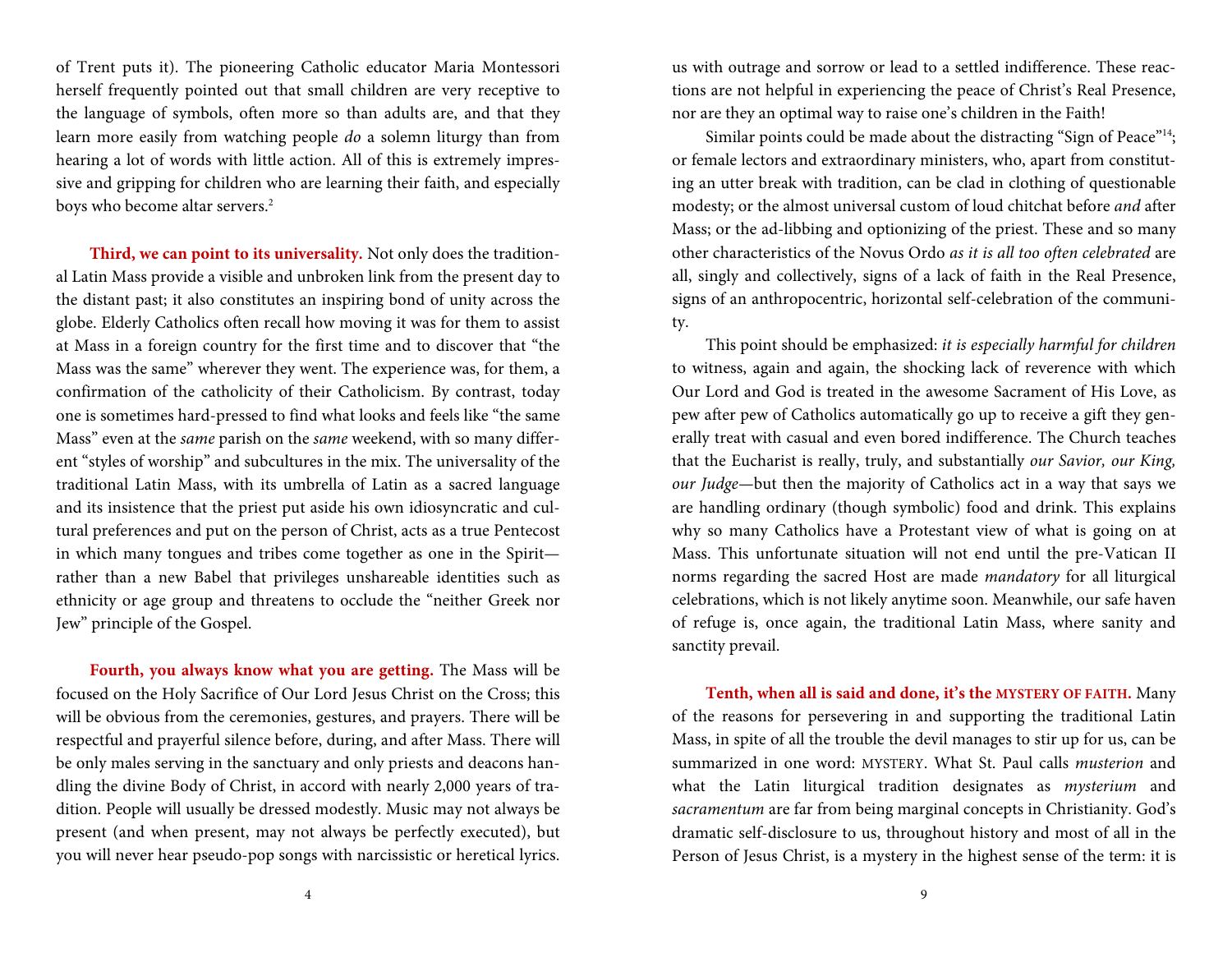and woof of the Ordinary of the Mass, and then parachuted in a giant array of readings with little regard to their congruency with each other. When it comes to biblical readings, the old rite operates on two admirable principles: first, that passages are chosen not for their own sake (to "get through" as much of Scripture as possible) but to illuminate the meaning of the occasion of worship; second, that the emphasis is not on a mere increase of biblical literary or didactic instruction but on "mystagogy." In other words, the readings at Mass are not meant to be a glorified Sunday school but an ongoing initiation into the mysteries of the Faith. Their more limited number, brevity, liturgical suitability, and welcome repetition over the course of every year makes them a powerful agent of spiritual formation and preparation for the Eucharistic sacrifice. The focus much more naturally rests on the offering of the spotless Victim and on the saints, living in Him, to whom the readings bear witness.

**Ninth, the traditional liturgy inculcates grea<sup>t</sup> reverence for the Most Holy Eucharist.** The Ordinary Form of the Mass can, of course, be celebrated with reverence and with only ordained ministers distributing Holy Communion. But let's be honest: a huge number of Catholic parishes around the world deploy so-called "extraordinary ministers of Holy Communion," in other words, laity who are not ordained for the service of the altar; and the vast majority of the faithful receive Holy Communion in the hand. These two arrangements, which were heavily promoted by modernists in the 20<sup>th</sup> century, constitute a significant breach in reverence for the Blessed Sacrament. Lay ministers do not purify their hands or fingers after handling God, thus accumulating and scattering particles of the Real Presence. The same is true of the faithful who receive Communion in the hand; even brief contact with the Host on the palm of one's hand can leave tiny particles of the consecrated Victim.13 Think about it: every day, thousands upon thousands of these unintentional acts of desecration of the Blessed Sacrament occur around the world. How patient is the Eucharistic Heart of our Lord! But do we really want to contribute to this desecration? And even if we ourselves receive communion on the tongue at a Novus Ordo Mass, chances are we will still be surrounded by these careless habits—an environment that will either fill

Put differently, the traditional form of the Roman rite cannot be "coopted" for a modernist agenda. Like almost every other good thing this side of the grave, the Latin Mass can be botched, but it can never be abused to the extent that it no longer points to the true God. Chesterton once said that "there is only thing that can never go past a certain point in its alliance with oppression—and that is orthodoxy. I may, it is true, twist orthodoxy so as partly to justify a tyrant. But I can easily make up a German philosophy to justify him entirely."3 The same is true for the traditional Latin Mass.

Father Jonathan Robinson, a priest who wrote one of the Forewords to my book, was once upon a time a mild critic of the old Mass. Yet even back then, he admitted in a book that "the perennial attraction of the Old Rite is that it provided a transcendental reference, and it did this even when it was misused in various ways."4 By contrast, Robinson observes, while the new Mass can be celebrated in a reverent way that directs us to the transcendent, "there is nothing in the rule governing the way the Novus Ordo is to be said that ensures the centrality of the celebration of the Paschal mystery."5 In other words, the new Mass can be celebrated validly, but in a way that puts such an emphasis on community or sharing a meal that it amounts to "the virtual denial of a Catholic understanding of the Mass."6 In contrast, the indestructibility of the traditional Mass's inherent meaning is what inspired one commentator to compare it to a navy warship: "It's a machine built by geniuses so it can be operated safely by idiots."7

**Fifth, it's the real thing—the Roman Rite in its original integrity.** The classical Roman rite has an obvious theocentric and Christocentric orientation, found both in the ad orientem stance of the priest and in the rich texts of the classical Roman Missal itself, which give far greater emphasis to the Mystery of the Most Holy Trinity, the divinity of Our Lord Jesus Christ, and the sacrifice of Our Lord upon the Cross.8 The prayers of the new Missal are often watered-down in their expression of dogma and ascetical doctrine, whereas the prayers of the old Missal are unambiguously and uncompromisingly Catholic.<sup>9</sup> It is a pure font of Christian wisdom, not something cobbled together by "experts" for "modern man"